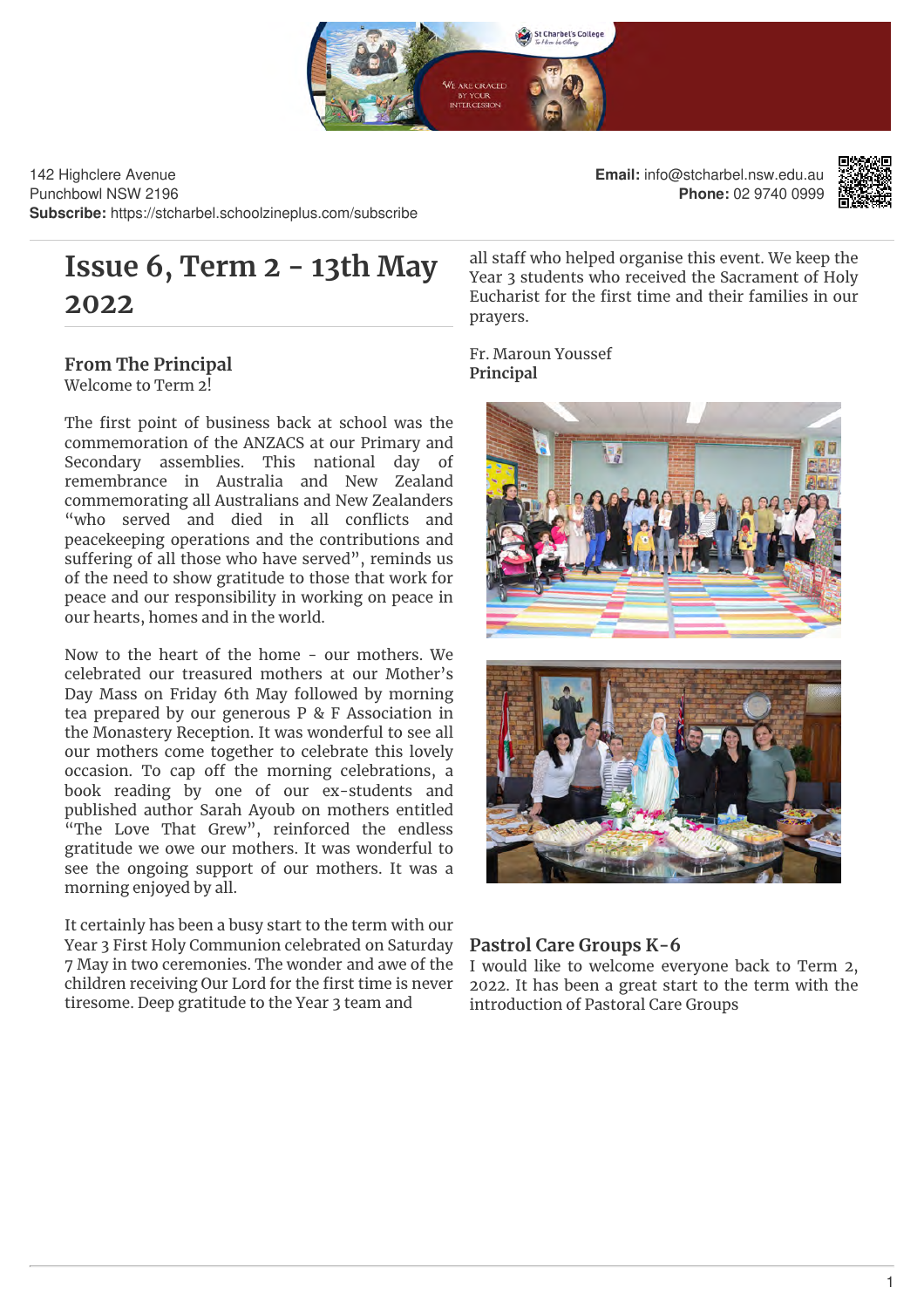into the primary campus. The program is set up to run fortnightly during Mass time. K-3 are scheduled to have pastoral groups and in that same week, years 4-6 will have Mass. This will alternate each week where years 4-6 will attend Pastoral Care Groups and years K-3 will attend mass.

The students are mixed into groups of 8-9 students from the same house colours except for Kindergarten who will remain in their classrooms and follow the **Little Highway Heroes program**. This will introduce them to the language and lesson structure so when they move into Year 1 they will be ready for Pastoral Groups. The reason they are grouped in house colours is so they can earn some house points. Green house are currently in 1st place followed by red in 2nd, blue in 3rd and yellow in 4th.

Each session has been designed to target specific behaviours from each grade and the lessons will be based around the virtues of **Respect, Responsibility, Resilience and Relationships**, which can be found in our Pastoral Care Framework. Some topics that will be covered are:

- Developing friendships
- e-Safety
- Positive language/ behaviours
- **Organisation**
- Respect in and out the classroom

I am looking forward to these sessions and educating our students on how to be more **R**espectful, **R**esponsible and **R**esilient to develop positive **R**elationships.

Warmest regards,

Mr Christopher Tanza **Pastoral Care Coordinator K-6**





## **From The Primary School**

Welcome back students, parents and carers of Stage Three!

It has been amazing to see the students motivated to be back at the school and ready for the new term. We wish our Year 5 students all the luck for their NAPLAN exams.

For all stage three students, I ask that their laptops are fully charged and any updates are to be completed over the weekend. This way ensures that there are no interferences with their learning.

Also, please ensure that the correct uniform is worn each day. If you are unsure of the days that your child must wear their sport uniform, please ask their teacher. We encourage our students to read everyday, even during the holidays! Reading 20 minutes a day exposes children to a vast quantity of words (1.8 million in each school year, actually!).



Students from our school will soon be undertaking, an education tour of the national capital. Students will be given the opportunity to participate in a variety of educational programs with a focus on Australia's history, culture, heritage and democracy.

The Australian Government recognises the importance of all young Australians being able to visit the national capital as part of their Civics and Citizenship education. To assist families in meeting the cost of the excursion the Australian Government is contributing funding of \$30 per student under the Parliament and Civics Education Rebate program towards those costs. The rebate is paid directly to the school upon completion of the excursion.

Mrs Shannon Pappasavvas **Stage 3 Coordinator**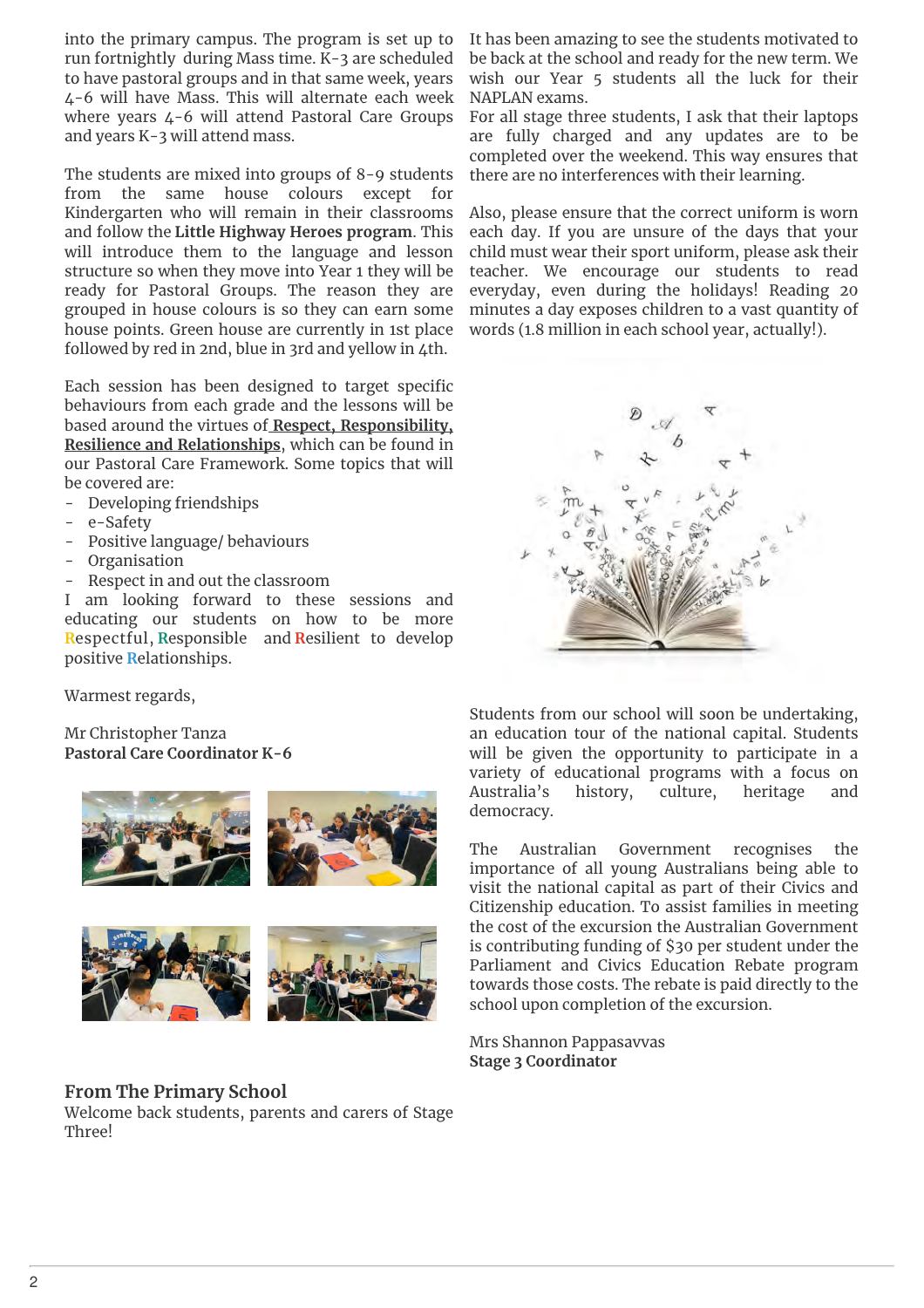

#### **From 4M**

4M have been busy making their own sundials.They have learnt that sundials are the oldest known instruments for telling time. Thank God we were blessed with a beautiful sunny day to make these sundials.

how tiny amounts of energy can be harvested from the sun and stored for later use, using a practical and experiment-led approach through microbits. These experiments were coded to operate lights, fans and sensors, using the power of the solar panels. Mrs Jana Al-Kazzi & Mr Paul Love















#### **From Year 6**

This term Year 6 have been studying about Sustainability as part of our Science and Technology Unit. Students have been researching different ways to make our environment more ecological, especially in areas such as sustainable energy technology, for agriculture using solar panels and water technology. As part of the STEM component of the program, the students planted and grew their own herbs in greenhouses. They also learnt about

#### **Learning Enrichment News**

On Wednesday the 4th May, a select number of students from Grades 5-8 sat the second round of the Australian Mathematics Olympiad. The Olympiads are designed to stimulate and challenge students in the area of problem-solving strategies and strengthen mathematical intuition.



Our Learning Enrichment students in Literacy as well as keen writers in the secondary school, are developing their opinionative writing through their participation in the What Matters? writing competition. The competition is run nationally and is administered by the Whitlam Institute within Western Sydney University. What Matters? is a catalyst for young thinkers and young writers to share their views on a subject of importance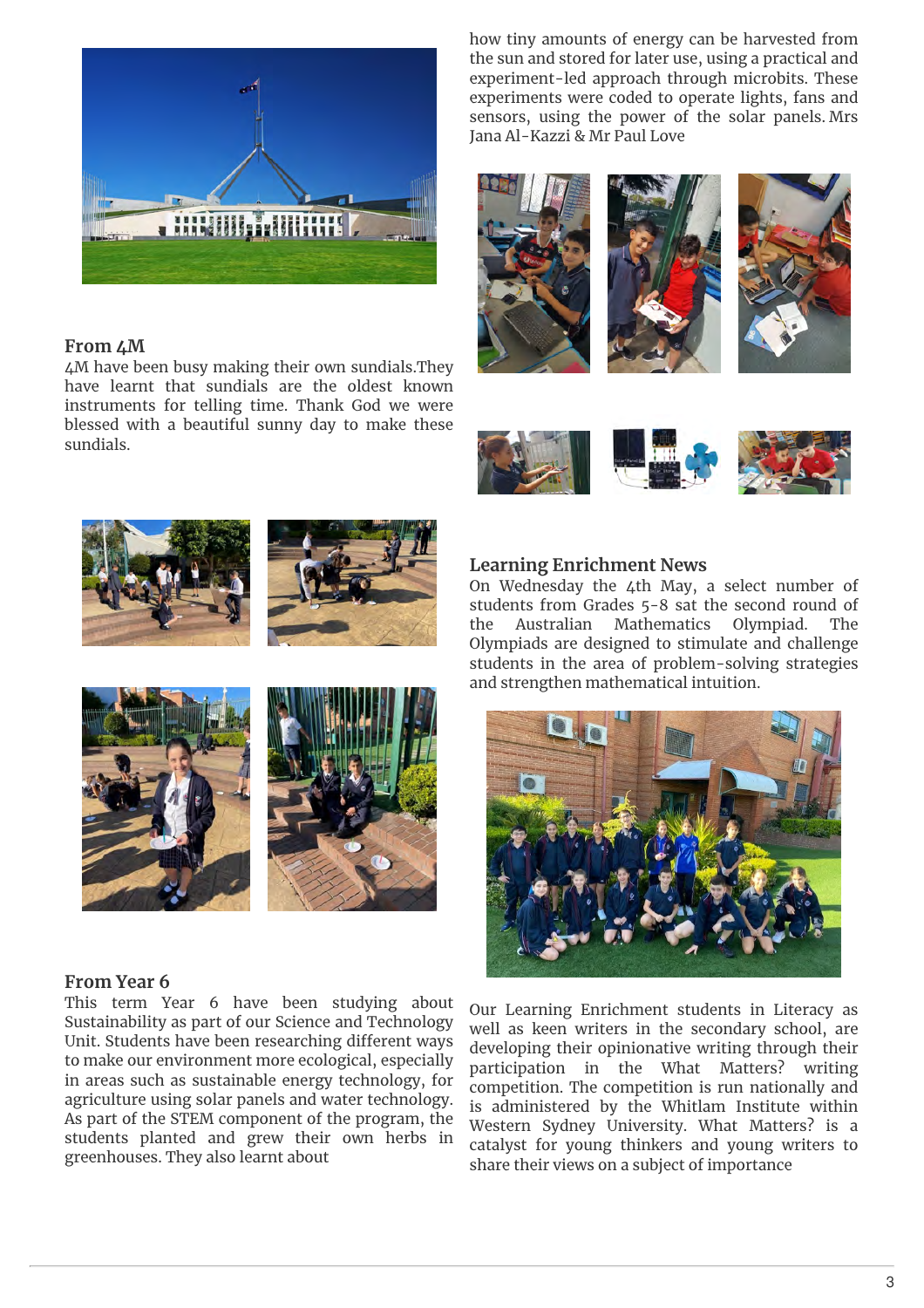to them. We look forward to receiving our student Today, Year 10 had the experience of watching the entries.

Ms Athena Conomos, Mrs Litsa Karamalis & Mrs Peta-Jane Del Favero

**Primary Enrichment Department**



## **Year 8 spirituality day**

Today the Year 8 cohort enjoyed an enlightening spiritual experience participating in their annual spirituality day at St. Joseph's retreat centre in Baulkham Hills.

Youth Mission Team Australia led activities including drama, role-plays, games and peer building activities, based on the theme for the day which was self image. Students found this experience enjoyable and spiritually nourishing. The Chapel had a serene and reverent atmosphere which encouraged us to engage with this topic in the presence of the blessed Sacrament . The students learned the importance of treating each other with respect and how we are all unique in God's creation.



play Macbeth, written by William Shakespeare. It was a splendid day which nicely supported our study of the play last term. It was the first play I had ever seen live, and it was quite the experience. The setting and props were laid out very well to an extent where the whole audience was able to observe the different aspects of all the characters. The actors' dedication to their roles was exquisite as they truly embraced the characters as their own. Since we studied the play in class, we were able to interpret what was happening, especially since it was performed using the Shakespearean language. Since I was sitting in the front row, I was even able to participate in a small scene as I helped a character put on her stockings; it was quite humorous! The actors' vocal projection and facial expressions appealed to us and helped us stay engaged throughout the play. I would definitely repeat this excursion as we were kept on our toes and the characters were amazing.

#### Ashley Noujaim **10S English**



## **From The Library**

#### **Year 10 Macbeth Excursion**

After two years of Covid interruptions to our annual Year 10 Macbeth excursion, this year's Year 10s were able to get to see some live theatre! Ninety-two Year 10 students and six of our English teachers attended a wonderful, vivid and engaging production of William Shakespeare's 1606 tragedy, Macbeth, at the Seymour Centre just near the Sydney University campus. Students were able to brave the rain and have a nice experience afterwards in the community, enjoying a take-away lunch at the Broadway Shopping Centre. Please enjoy some impressions of the day from Ashley Noujaim, from 10S English:



Mothers and students enjoyed a very special book reading from author and ex-student, Sarah Ayoub. Her new picture book, 'The love that grew' captures the everlasting, unwavering and all encompassing love a mother has for her children. The Library staff were thrilled to share the new library transformation which includes: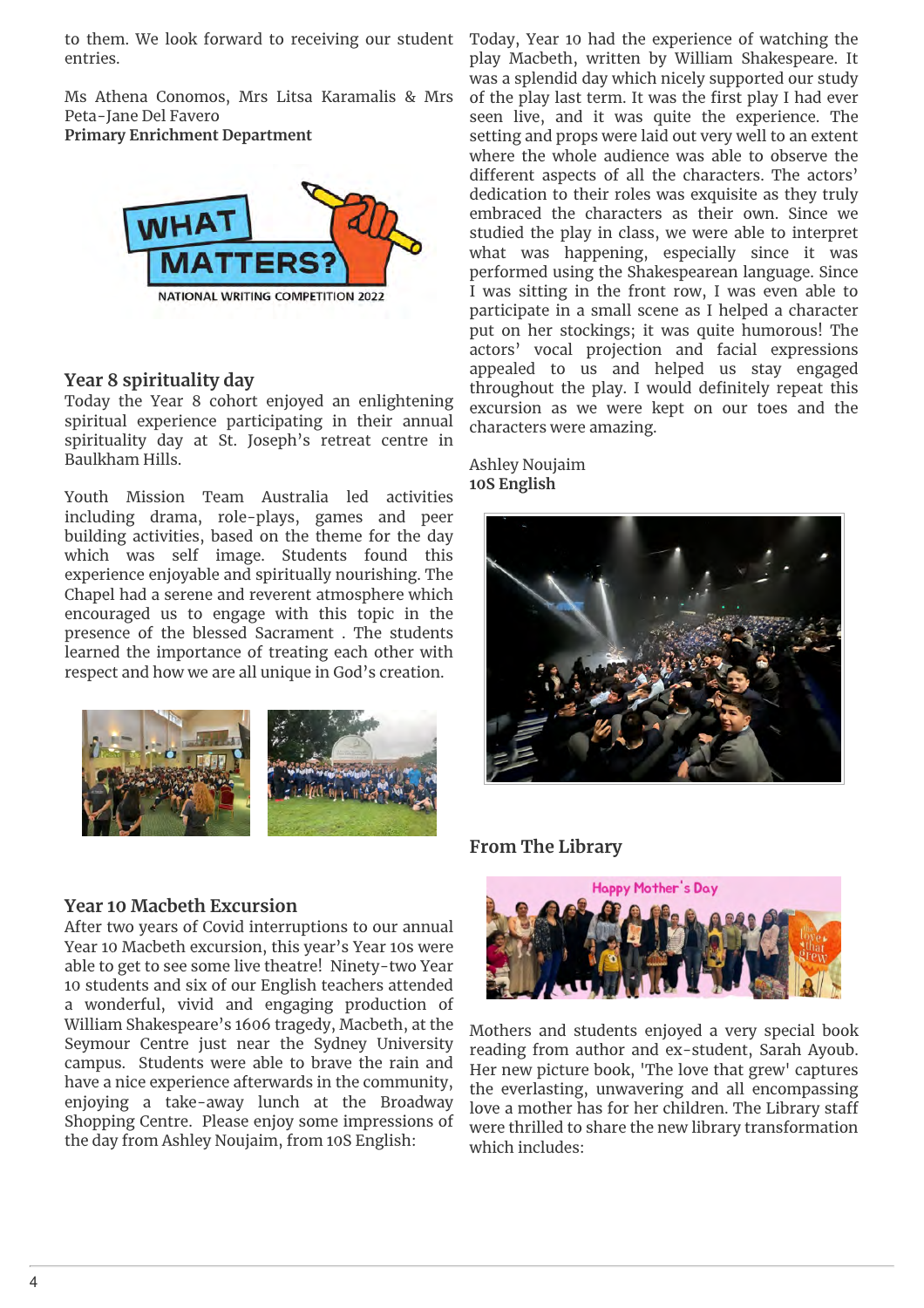- Vibrant, spacious and inviting space for students to read- An abundance of new fiction books for all levels interests

- New religious books about the Maronite faith, Saints and Sacraments

- Collaborative tables to encourage research and participation in a variety of fun and engaging activities.

- Colourful themed displays to promote reading, develop new interests and support the curriculum.

## Janet Galimi **K-12 Teacher Librarian**



## **From The Careers Department Career's News**

Please navigate through the College's Library webpage to explore Career options with your children. Please feel free to contact me via the school office or email if there are any Careers related issues you would like to discuss.

## **Careers in the Spotlight**

#### **How to become a Plumber**

Plumbers are responsible for installing, repairing, and maintaining drains, pipes, gutters, and other equipment relating to the supply of water, drainage, gas, sewerage, ventilation, and more. They can work in a huge variety of environments, from small scale domestic tasks to massive industrial and commercial projects.

If you're fit and a hard worker, want a job with lots of variety and challenge, and don't mind getting your hands dirty, becoming a Plumber could be ideal.

#### **About you:**

- Excellent problem solver
- Safety-conscious
- Great communicator
- Good with your hands
- Can work in teams and independently
- Physically fit and resilient
- Critical thinker
- Mathematically minded

### **The job:**

- Installing a variety of plumbing systems
- Reading diagrams, blueprints, and plans
- Inspecting and fixing faults in plumbing systems
- Determining appropriate materials and tools for a job
- Connecting buildings to water and gas main supplies
- Designing sewerage and wastewater drainage plans
- Connecting appliances that use water and gas
- Installing roofing, gutters, downpipes, and water tanks

#### **How to become a Plumber in Australia**

You will need to complete a relevant VET qualification in order to work as a Plumber in Australia. This is usually done as an apprenticeship.

Step 1 – Complete Year 10 with a focus on English and Maths.

Step 2 – Find a business willing to take you on as an apprentice and complete your Certificate III in Plumbing.

Step 3 – Before you can legally work as a Plumber, you will need to obtain relevant licensing and permits. This can vary from state to state.

Step  $4$  – Start working as a qualified Plumber and continue to build your skills and knowledge.

Step 5 – Once you have lots of experience, consider starting your own business and employing others.

Find out more here –

http://www.masterplumbersaustralia.com.au/

https://www.fairtrading.nsw.gov.au/trades-andbusinesses/licensing-andqualifications/plumbing,-draining-and-gasfitting

https://www.planning.act.gov.au/build-buyrenovate/for-industry/constructionlicences/apply-for-a-constructionlicence/plumber,-drainer-and-gasfitter-licence

## **Frequently Asked Questions (FAQs)**